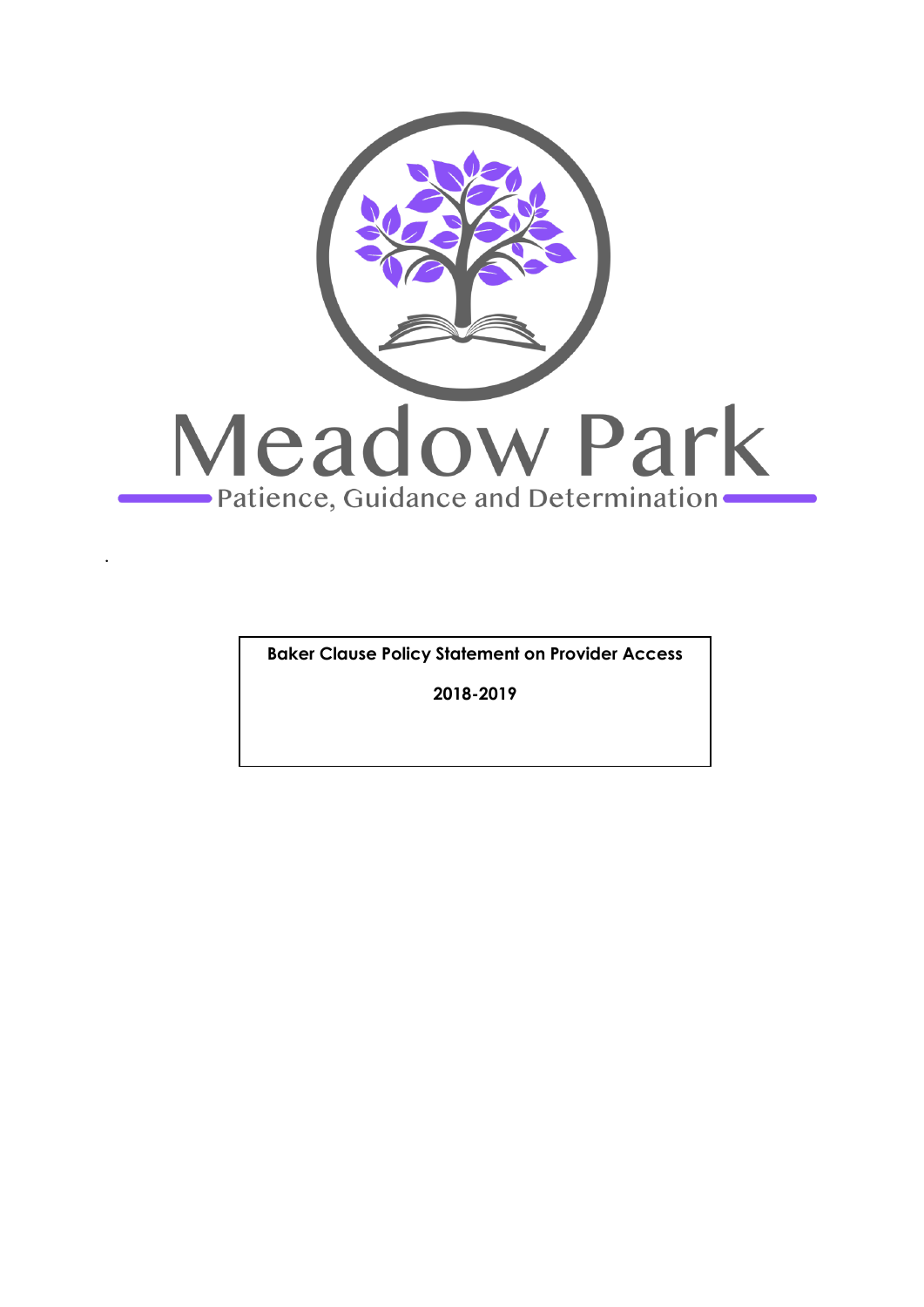### **Introduction**

This policy statement sets out the school's arrangements for managing the access of providers to students at the school for the purpose of giving them information about the provider's educations or training offer. This complies with the school's legal obligations under Section 42B of the Education Act 1997.

Meadow Park School uses the Gatsby Benchmarks as a guide to plan our Careers program. As part of our commitment to informing students of the full range of employment, learning and training pathways on offer to them, we are happy to receive requests from FE Colleges, training, apprenticeships, employers and vocational educational providers to speak to students.

As a Specialist Needs & Alternative Provision Educational Provider we are particularly interested in hearing from providers in:

- ➢ The Digital Skills Sector •
- ➢ STEM employers (Science, Technology, Engineering, Art and Maths)
- ➢ Manufacturing, Gaming, ICT, Construction and Energy;

## **Student Entitlement**

All students in years 8 to 11 are entitled to:

- $\triangleright$  Find out about technical education qualifications and apprenticeships opportunities, as part of a careers program which provides information on the full range of education and training options available at each transition point;
- $\triangleright$  To hear from a range of local providers about the opportunities they offer, including technical education and apprenticeships – through options events, assemblies and group discussions, provider lead workshops and taster events;
- ➢ To understand how to make applications for the full range of academic and technical courses